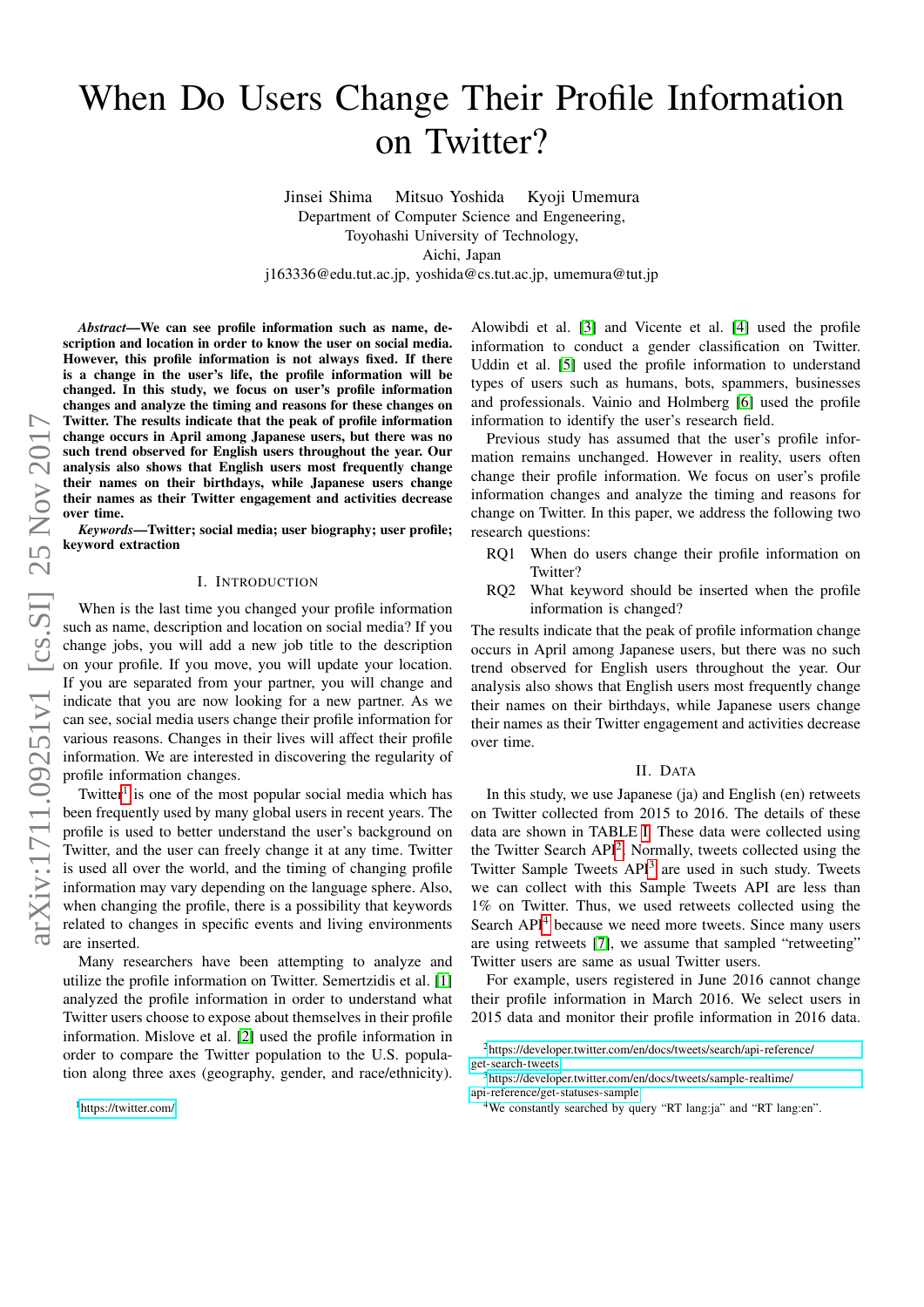<span id="page-1-0"></span>TABLE I THE NUMBER OF RETWEET AND USERS COLLECTED

| lang | year | # of retweets  | # of users |
|------|------|----------------|------------|
| ja   | 2015 | 9,441,746,992  | 24.166.859 |
| ia   | 2016 | 7.605.744.928  | 28.432.609 |
| en   | 2015 | 16,170,390,938 | 93,618,760 |
| en   | 2016 | 14,058,551,334 | 93,903,809 |

<span id="page-1-1"></span>TABLE II THE NUMBER OF USERS USED FOR ANALYSIS.

| lang | # of users |
|------|------------|
| 1a   | 8,083,170  |
| en   | 19,485,950 |

Let  $U_{2015}$  be a set of users who posted in 2015 and Let  $U_{2016}$ be a set of users who posted in 2016. The set we use for analysis is  $U_{2015} \cap U_{2016}$ . The numbers of users are shown in TABLE [II.](#page-1-1)

The number of retweets collected per day is indicated by the dashed lines in Fig. [II.1.](#page-1-2) The data collection amount dropped on some days, for example February 4, May 27 and September 6. This happens when Twitter APIs and our collecting server are faulty or experiencing other technical issues. The solid line is the number of retweets limited to users who posted in 2015. The activity of the user is gradually decreasing. The above situations may affect the results of the present study.

For analysis, we use only the retweet date ("created at") and the user object<sup>[5](#page-1-3)</sup> among tweet objects<sup>[6](#page-1-4)</sup>. In addition, we focus on "name", "description" and "location" as user's profile information, unlike previous studies [\[7\]](#page-3-6), [\[8\]](#page-3-7) focused on "screen name". A real name or a nickname may be written in the name field. It may include a current status (e.g., holiday and busy). A brief self-introduction may be written in the description field, and an actual residential area may be written in the location field. In our analysis, the retweet date is converted into Japan Standard Time (JST) in Japanese and English retweets. For example, in the analysis on the United States, the date will shift due to the time difference.

## III. RESULTS AND ANALYSIS

### *A. RQ1: When to Change User's Profile*

In this section, we investigate the trend of the date users change their profile information. In Japan, new lives (e.g., university admission and employment) often start from April. If life changes affect profile information, we will observe many profile information changes occurring in April.

In Fig. [III.1,](#page-1-2) we show the trends of profile information change dates in Japanese and English. The vertical axis indicates the ratio of users who changed their profile information on that day. The denominator of the ratio is the number of users retweeting on that day.



(b) English (en)

<span id="page-1-2"></span>Fig. II.1. The number of retweets collected per day: data collection amount dropped on some days. The solid line is the number of retweets limited to users who posted in 2015. The user activity is gradually decreasing.

The description was the most changeable in both Japanese and English. As far as observing the results, Japanese users more frequently change their profile information over English users. We found that a peak occurs on April 1 in Japanese. This may be the effect of the new life or April Fools' Day. There was no change trend in English as much as Japanese, but a small peak of name change was found in November. This is consistent with the presidential election in the United States.

For transient events like April Fools' Day, users may quickly restore their profile information. We investigated when the users restored the profile information like  $A \rightarrow B \rightarrow A$ . The result is shown in Fig. [III.2.](#page-2-0) The vertical axis indicates the retweets whose profile information was restored on that day.

The name was the most restorable in both Japanese and English. We found that a sharp peak occurs on April 1 in the name of Japanese. This shows that a special name is used only on April 1. In other words, it seems that the April Fools' Day influence was greater than a new life starting. We also found that a peak occurs on November  $1<sup>7</sup>$  $1<sup>7</sup>$  $1<sup>7</sup>$  in the names in English. This may be the effect of Halloween. The second peak was November  $9<sup>8</sup>$  $9<sup>8</sup>$  $9<sup>8</sup>$  in English. This day is consistent with the date of the presidential election in the United States.

<span id="page-1-3"></span><sup>5</sup>[https://developer.twitter.com/en/docs/tweets/data-dictionary/overview/](https://developer.twitter.com/en/docs/tweets/data-dictionary/overview/user-object) [user-object](https://developer.twitter.com/en/docs/tweets/data-dictionary/overview/user-object)

<span id="page-1-4"></span><sup>6</sup>[https://developer.twitter.com/en/docs/tweets/data-dictionary/overview/](https://developer.twitter.com/en/docs/tweets/data-dictionary/overview/tweet-object) [tweet-object](https://developer.twitter.com/en/docs/tweets/data-dictionary/overview/tweet-object)

<span id="page-1-5"></span><sup>7</sup>Since the data is counted in JST, it corresponds to October 31 in the United States.

<span id="page-1-6"></span><sup>8</sup> It corresponds to November 8 in the United States.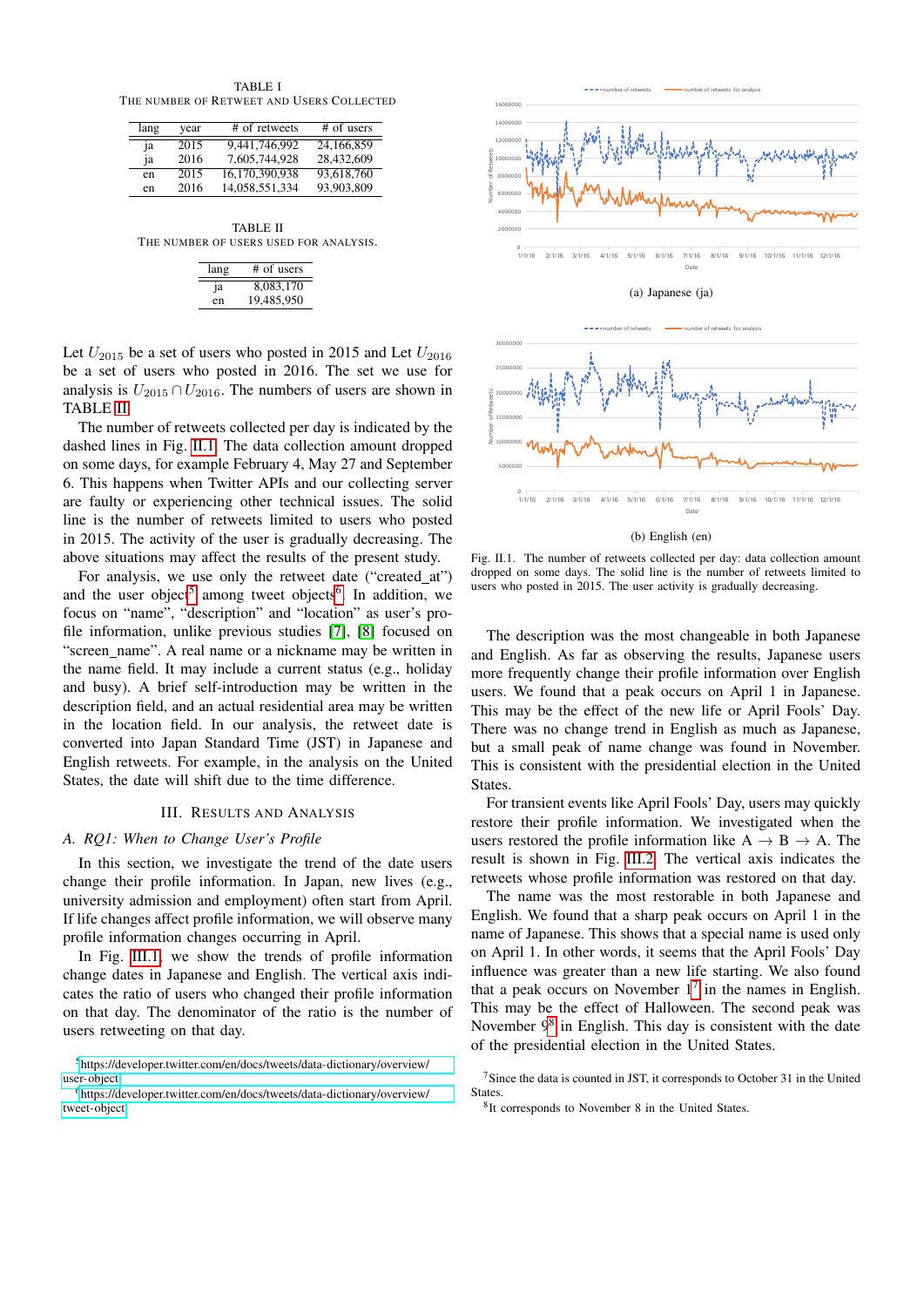



(b) English (en)

Fig. III.1. Trend of profile information change: the peak of profile information change occurs in April in Japanese, but there was no change trend in English throughout the year.

#### *B. RQ2: Keywords Inserted When Changing Profiles*

In the previous section, we only investigated the date when profile information was changed. In this section, we investigate what kind of keywords are inserted when changing profile information. In order to extract the inserted keywords when changing profile information, we make character strings before and after the profile change, and extract the difference of the strings as a keyword. In this analysis, we only report changes in the name. A universal noun and a place name appeared in the description and the location but this was not a characteristic result.

*1) Japanese Retweets and Users:* Keyword extraction was executed as follows. First, we use Python class "difflib.SequenceMatcher" to extract common strings of character strings before and after the profile change. Next, we divide the string after the profile change by the common strings. Each divided character string is an inserted keyword candidate. We regard candidates with lengths greater than four characters as inserted keywords. For example, the inserted keyword is "固 定ツイ" when the string before the profile change is "しまし ま@低浮上" and the string after the profile change is "しま しま@固定ツイ".

In TABLE [III,](#page-3-8) we show the top 20 keywords inserted when changing the name in Japanese. Characteristic keywords are underlined. The keywords in the table were sorted by the number of occurrences (retweets), and the number of unique

<span id="page-2-0"></span>Fig. III.2. Trend of restoring profile information: a sharp peak occurs on April 1 in the name of Japanese. This shows that a special name is used only on April 1.

(b) English (en)

users was also shown. English translation by the authors is added to the table. Many users are inserting "低浮上" (Teifujo; Activity goes down) and "固定ツイ" (Kotei-tsui; Pinned tweet). These words are often used by young people, especially students. Students cannot make time to tweet when they are busy, such as when they are preparing for an examination. The users use "低浮上" to indicate to friends that their Twitter engagement and activities decrease over time. The users also describe recent status to the pinned tweet $9$ , and appeal contents to friends that cannot be described by the name alone. In such a case "固定ツイ" is often inserted.

We also observed the results for each month. The top five keywords were largely fixed, but time specific keywords such as "ポケモンGO" (Pokémon Go), "の名は " (Substring of movie title "Your Name."), " $\sim \pi \nabla \gamma \nabla \gamma$  (Halloween) and "クリスマス" (Christmas) appear in the top 20 keywords. Users add both seasonal event names and their own status to their names.

*2) English Retweets and Users:* Keyword extraction was executed as follows. First, strings of character strings before and after the profile change are divided into words with space characters. Let an inserted keyword candidate be the word that appeared in the string after the profile change but did not appear in the string before the profile change. We regard candidates as those including alphabet characters and lengths

<span id="page-2-1"></span><sup>&</sup>lt;sup>9</sup>This is the tweet pinned one of user's tweets to the top of him/her page.